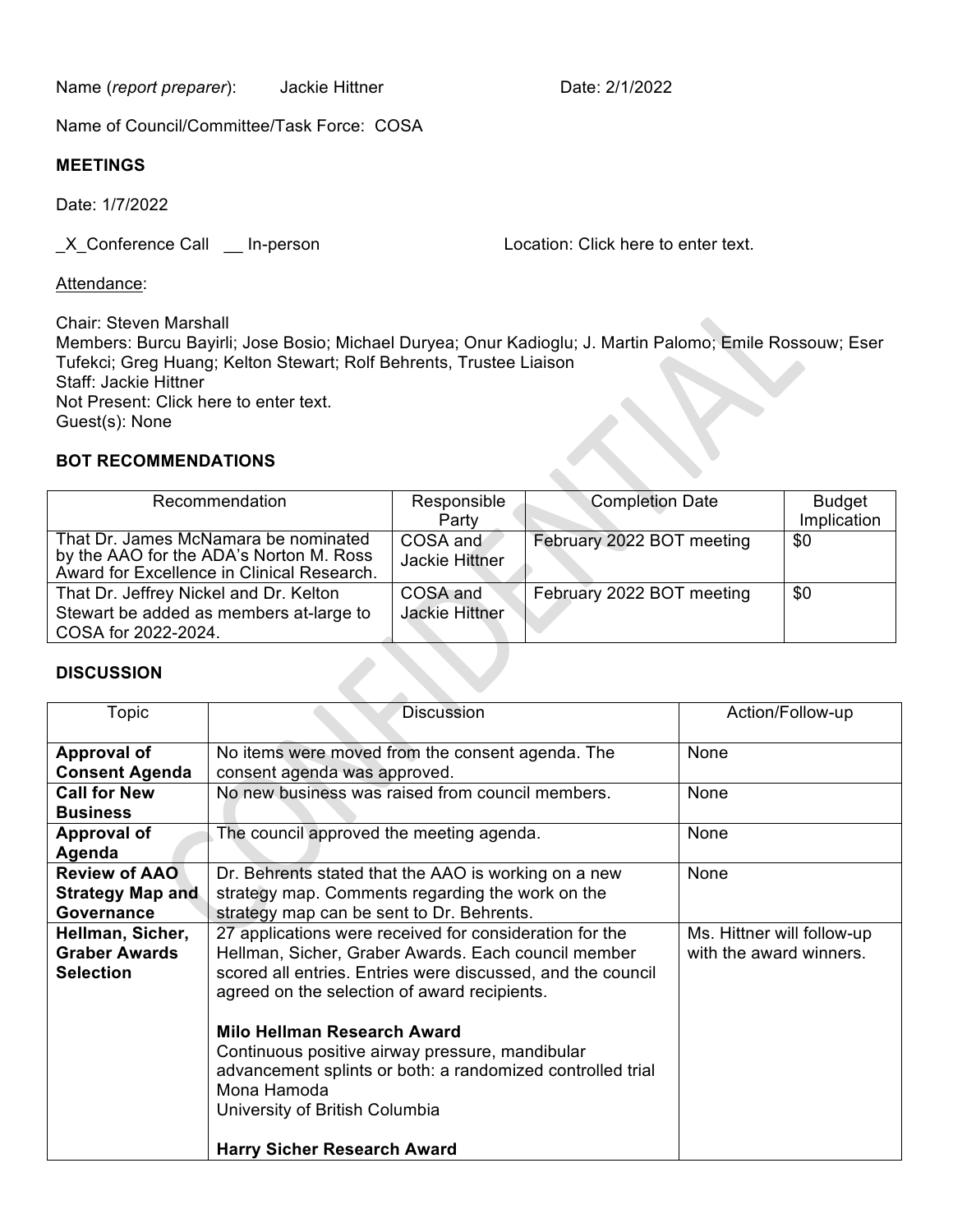|                                            | Short-term effects of mechanical loading on the<br>transdifferentiation of condylar chondrocytes<br>Amanda Gross<br><b>Texas A&amp;M University</b>                                                                                                     |                                                      |
|--------------------------------------------|---------------------------------------------------------------------------------------------------------------------------------------------------------------------------------------------------------------------------------------------------------|------------------------------------------------------|
|                                            | Thomas M. Graber Awards of Special Merit (next 4<br>titles)                                                                                                                                                                                             |                                                      |
|                                            | Investigating PRG4 re-expression as a treatment for TMJ<br>degenerative diseases<br>Po-Jung Chen<br>University of Connecticut                                                                                                                           |                                                      |
|                                            | Treatment of white spot lesions with MI paste plus, with and<br>without microabrasion: a split-mouth, randomized clinical<br>trial<br><b>Steven LeRoy</b>                                                                                               |                                                      |
|                                            | <b>Texas A&amp;M University</b><br>Accuracy and reliability of a fully automated landmark<br>identification system on cone beam computed tomography<br>Ali Ghowsi                                                                                       |                                                      |
|                                            | University of the Pacific<br>How does Alendronate affect orthodontic tooth movement<br>in osteogenesis imperfecta: an in-vivo study on a mice<br>model<br>Shivam Mehta                                                                                  |                                                      |
|                                            | University of Connecticut                                                                                                                                                                                                                               |                                                      |
| <b>Awarding</b>                            | Starting with the 2022 Annual Session, the Hellman, Sicher,                                                                                                                                                                                             | Ms. Hittner will make a                              |
| Hellman, Sicher,                           | Graber Award winners will receive their awards prior to the                                                                                                                                                                                             | notation on the COSA                                 |
| <b>Graber Awards</b>                       | Hellman lecture. All winners will be asked to be in the                                                                                                                                                                                                 | <b>Annual Session calendar</b>                       |
|                                            | lecture room 15 minutes before the start of the Hellman                                                                                                                                                                                                 | and inform the award                                 |
|                                            | lecture. Photos of the award winners will be taken at this                                                                                                                                                                                              | winners.                                             |
|                                            | time. The COSA chair will give the awards.<br>Starting with the 2022 Annual Session, the Resident                                                                                                                                                       | Ms. Hittner will make a                              |
| <b>Awarding</b><br><b>Resident Scholar</b> | Scholar Award winners will be announced during the open                                                                                                                                                                                                 | notation on the COSA                                 |
| <b>Award</b>                               | session of the program. For 2022, the winners will be                                                                                                                                                                                                   | <b>Annual Session calendar</b>                       |
|                                            | announced on Saturday, May 21 by the COSA chair around                                                                                                                                                                                                  | and inform the program                               |
|                                            | 1:45pm. Photos of the award winners will be taken at this                                                                                                                                                                                               | participants.                                        |
|                                            | time.                                                                                                                                                                                                                                                   |                                                      |
| Contingency                                | Prior to the meeting, Ms. Hittner contacted Libby Dischert,                                                                                                                                                                                             | Ms. Hittner will take care of                        |
| <b>Plan for COSA</b>                       | Director of Meetings and Sponsorships, regarding when a                                                                                                                                                                                                 | all details if the Table                             |
| <b>Annual Session</b>                      | decision would be made if the 2022 Annual Session would                                                                                                                                                                                                 | <b>Clinic and Resident</b>                           |
| Programs if the<br>2022 Annual             | go virtual only. Her answer was April 2022. Ms. Hittner                                                                                                                                                                                                 | Scholar Award programs                               |
| <b>Session Goes</b>                        | informed COSA if the decision were made in April 2022 for<br>Annual Session to be virtual only that this date would be too                                                                                                                              | must pivot to a virtual<br>format if the 2022 Annual |
| <b>Virtual Only</b>                        | late to pivot all of COSA programs to the virtual                                                                                                                                                                                                       | Session goes to virtual                              |
|                                            | environment.                                                                                                                                                                                                                                            | only.                                                |
|                                            | The council decided if the 2022 Annual Session goes virtual<br>only that Ms. Hittner would ask the accepted table clinic<br>applicants to convert their table clinic to an e-poster. COSA<br>would review the converted table clinics for the Joseph E. |                                                      |
|                                            | Johnson Table Clinic Award. The council also decided to                                                                                                                                                                                                 |                                                      |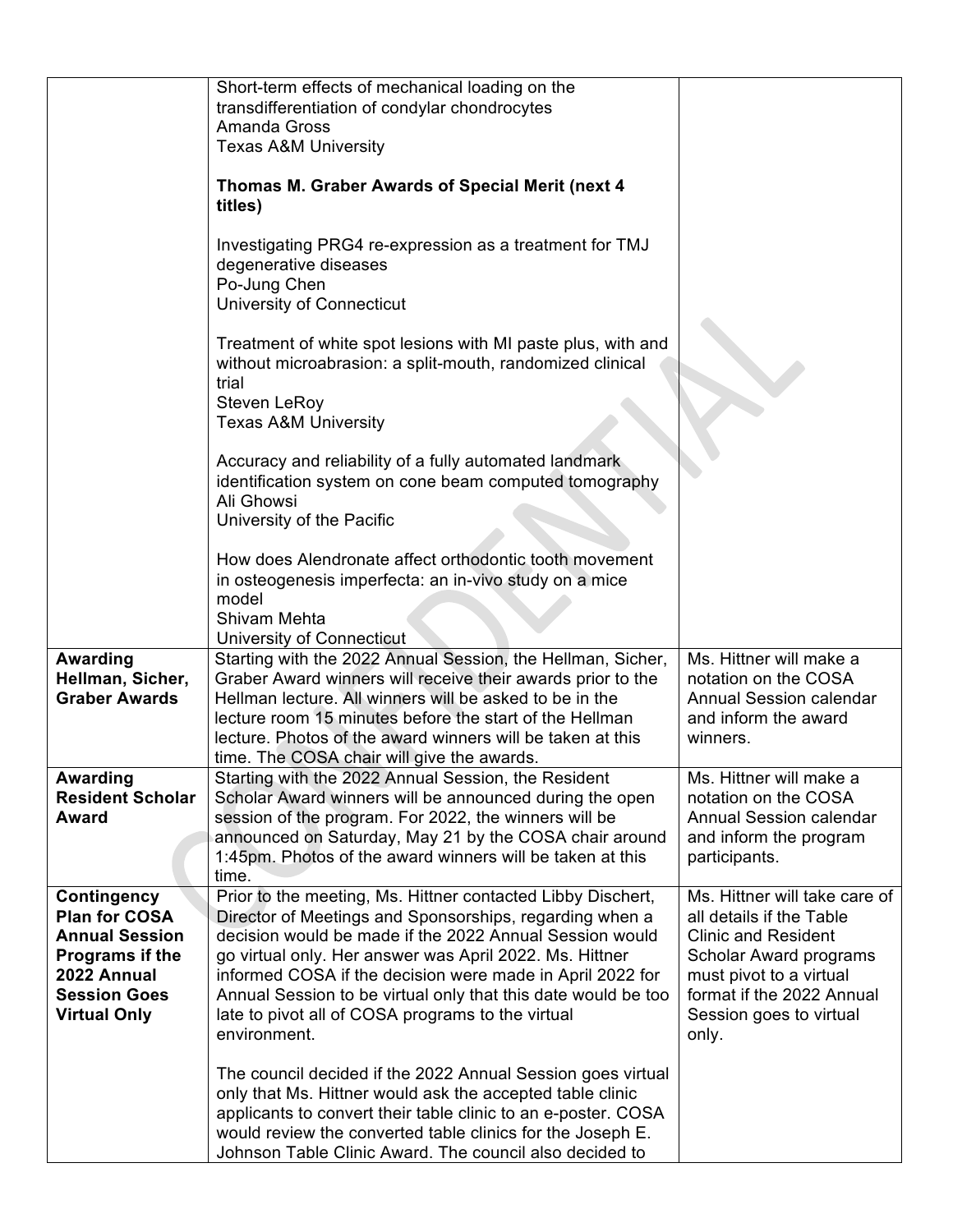|                                                                        | hold the Resident Scholar Award program via Zoom on                                                                                                                                                                                                                                                                                                                                                                                                                                                                                                                                                                                                                                                                                                                                                                                                                                                                                                                                                                            |                                                                                                                                                        |
|------------------------------------------------------------------------|--------------------------------------------------------------------------------------------------------------------------------------------------------------------------------------------------------------------------------------------------------------------------------------------------------------------------------------------------------------------------------------------------------------------------------------------------------------------------------------------------------------------------------------------------------------------------------------------------------------------------------------------------------------------------------------------------------------------------------------------------------------------------------------------------------------------------------------------------------------------------------------------------------------------------------------------------------------------------------------------------------------------------------|--------------------------------------------------------------------------------------------------------------------------------------------------------|
| <b>Sunsetting the</b><br><b>Table Clinic</b><br>Program                | Saturday, May 14, 2022.<br>Prior to the meeting Ms. Hittner provided the council with<br>statistics regarding the participation rate in the Table Clinic<br>program. This was a good time to evaluate the Table Clinic<br>program given that the participation rate has decreased<br>over the past few years and that the Annual Session<br>schedule will be changing starting in 2023.                                                                                                                                                                                                                                                                                                                                                                                                                                                                                                                                                                                                                                        | Dr. Marshall will appoint a<br>subcommittee of COSA to<br>review COSA's programs<br>at Annual Session with a<br>report for COSA's May<br>2022 meeting. |
|                                                                        | Positives about the Table Clinic program:<br>Participants get to chat with each other<br>Positive experience for those who do participate<br>Three participants are awarded the Joseph E. Johnson<br>Clinical Award and that is a surprise to the winner                                                                                                                                                                                                                                                                                                                                                                                                                                                                                                                                                                                                                                                                                                                                                                       | Ms. Hittner will offer<br>support to the<br>subcommittee.                                                                                              |
|                                                                        | Summary of discussion<br>The council realizes that COSA programs need to<br>evolve with the evolution of Annual Session.<br>Currently COSA's programs' formats are lectures,<br>posterboards, posterboards with table and electronic<br>posters. Does COSA's Annual Session programming<br>involve too many formats? Are the formats the correct<br>formats given today's technology?<br>A lack of marketing for all COSA's programming is a<br>problem. Oral Research presentations are not well<br>attended. Table Clinics attendance is usually the<br>participants, their friends and mentors and a few<br>meeting attendees.<br>The council decided to form a subcommittee to review the<br>formats of COSA's Annual Session programs in light of the<br>changes of Annual Session.<br>The subcommittee will consider the history and participation<br>of the current COSA Annual Session programs, current<br>media technology used for scientific presentations, and<br>recommend if each program should be modified or |                                                                                                                                                        |
| <b>Evidence Based</b>                                                  | discontinued.<br>Prior to the meeting, Ms. Hittner sent the council a                                                                                                                                                                                                                                                                                                                                                                                                                                                                                                                                                                                                                                                                                                                                                                                                                                                                                                                                                          | Ms. Hittner will inform the                                                                                                                            |
| <b>Orthodontic</b><br><b>Research (EBOR)</b><br><b>Resource Center</b> | spreadsheet of all the article citations in the EBOR<br>Resource Center. Ms. Hittner was informed by the IT<br>department that the resource center, if it is to be continued,<br>needs to be converted to WordPress since Drupel, the                                                                                                                                                                                                                                                                                                                                                                                                                                                                                                                                                                                                                                                                                                                                                                                          | IT department to migrate<br>the EBOR Resource<br>Center to WordPress.                                                                                  |
|                                                                        | current platform of the resource center, will not be<br>supported after November 2022.                                                                                                                                                                                                                                                                                                                                                                                                                                                                                                                                                                                                                                                                                                                                                                                                                                                                                                                                         | Ms. Hittner will ask IT if<br>there are any statistics<br>regarding how often a                                                                        |
|                                                                        | After discussing if the EBOR Resource Center is still<br>necessary, the council decided to migrate the EBOR<br>Resource Center to WordPress. Ms. Hittner was asked to<br>find out what articles have been requested and to                                                                                                                                                                                                                                                                                                                                                                                                                                                                                                                                                                                                                                                                                                                                                                                                     | citation in the database<br>has been requested.<br>Ms. Hittner will ask IT if a                                                                        |
|                                                                        | determine if a better search engine can be created.                                                                                                                                                                                                                                                                                                                                                                                                                                                                                                                                                                                                                                                                                                                                                                                                                                                                                                                                                                            | better search engine can<br>be created to search the<br>resource center.                                                                               |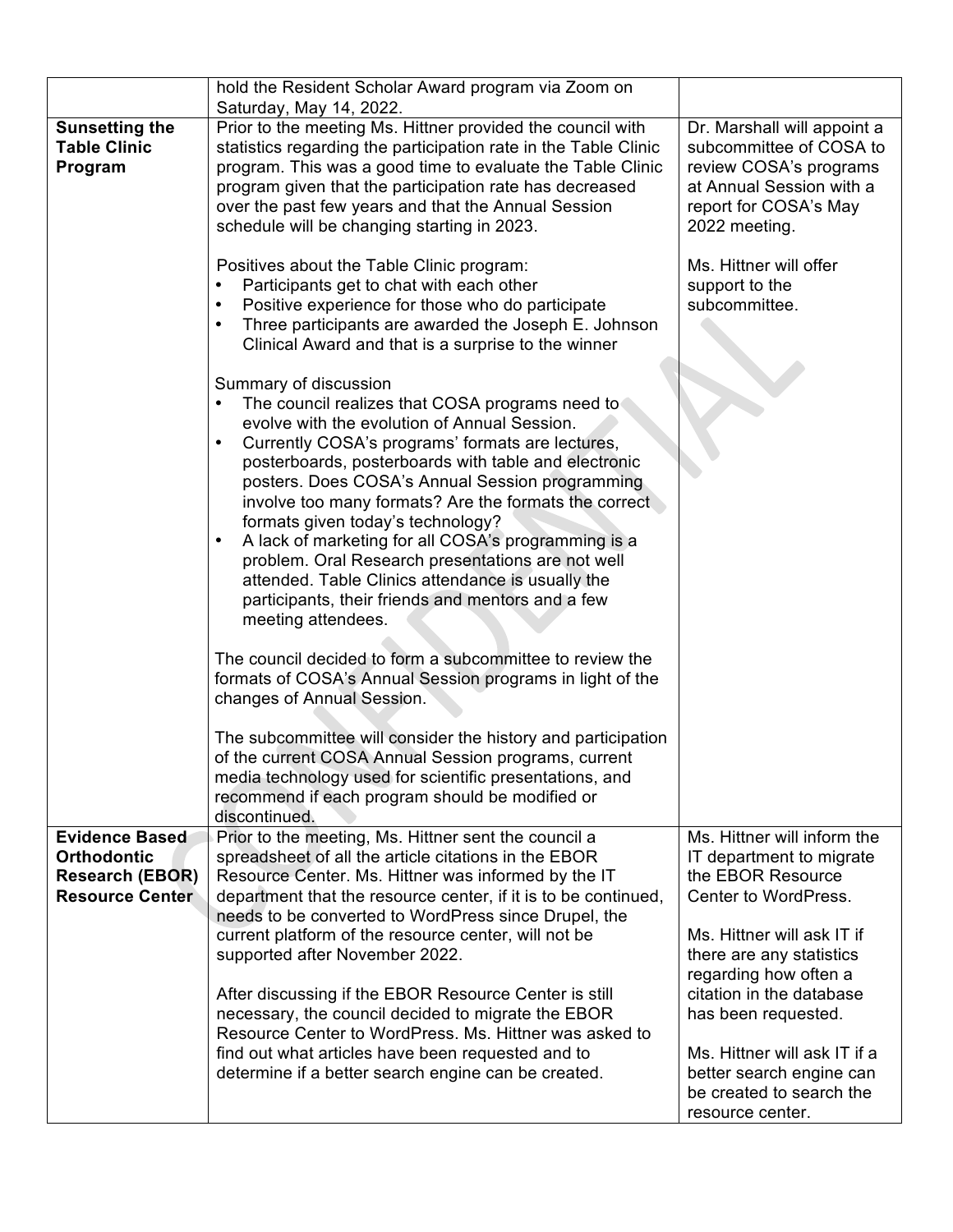| <b>Annual Session</b>   | COSA will need to determine who will do the following at                                                       | Ms. Hittner will contact                           |
|-------------------------|----------------------------------------------------------------------------------------------------------------|----------------------------------------------------|
| <b>Calendar Needs</b>   | <b>Annual Session:</b>                                                                                         | COSA members for                                   |
|                         | Room moderators for the Hellman, Sicher, Graber<br>$\bullet$                                                   | volunteers.                                        |
|                         | lectures – need up to 6 council members                                                                        |                                                    |
|                         | Room moderators for the Oral Research presentations -                                                          |                                                    |
|                         | need 4 council members                                                                                         |                                                    |
|                         | Judges for the Table Clinic program - need 3 council                                                           |                                                    |
|                         | members<br>All COSA members will need to be available to judge                                                 |                                                    |
|                         | the Resident Scholar Award Program                                                                             |                                                    |
| <b>ADA Norton</b>       | Prior to the meeting, Ms. Hittner emailed COSA members                                                         | Ms. Hittner will contact                           |
| <b>Ross Award</b>       | asking for nominees for the Norton Ross Award. COSA                                                            | Drs. Buschang,                                     |
| <b>Nominees</b>         | surfaced the names of Drs. Rolf Behrents, Peter Buschang,                                                      | McNamara and Roberts to                            |
|                         | James McNamara and Eugene Roberts. At the council                                                              | determine if they would                            |
|                         | meeting, Dr. Behrents declined the nomination.                                                                 | like to be an AAO nominee                          |
|                         |                                                                                                                | for the award.                                     |
|                         | The council members would like to know who at the ADA                                                          |                                                    |
|                         | chooses the Norton Ross winner. The award has been<br>awarded since 1991 and an orthodontist has only won the  | Ms. Hittner will submit a<br>recommendation to the |
|                         | award once - Dr. Proffit in 1994.                                                                              | <b>BOT with COSA's</b>                             |
|                         |                                                                                                                | nominees for the Norton                            |
|                         |                                                                                                                | Ross Award.                                        |
|                         |                                                                                                                |                                                    |
|                         |                                                                                                                | Dr. Marshall will contact                          |
|                         |                                                                                                                | Dr. Durbin to discuss who                          |
|                         |                                                                                                                | at the ADA chooses the                             |
|                         |                                                                                                                | Norton Ross winner.                                |
| Member-At-              | Prior to the meeting, Dr. Huang informed Ms. Hittner that he                                                   | Dr. Marshall will contact                          |
| Large                   | would not be renewing his term as a COSA member-at-                                                            | Dr. Southard to see if he is                       |
|                         | large. The council surfaced the following names as a<br>replacement: Drs. Thomas Southard, Jeffrey Nickel, and | willing to serve as<br>member-at-large.            |
|                         | Glenn Sameshima.                                                                                               |                                                    |
|                         |                                                                                                                | If Dr. Southard says no,                           |
|                         | Dr. Stewart is willing to serve another term on COSA as                                                        | Ms. Hittner will contact                           |
|                         | member-at-large.                                                                                               | Drs. Nickel and                                    |
|                         |                                                                                                                | Sameshima in that order.                           |
|                         |                                                                                                                |                                                    |
|                         |                                                                                                                | Ms. Hittner will write a                           |
|                         |                                                                                                                | recommendation to the                              |
|                         |                                                                                                                | BOT regarding the<br>member-at-large positions     |
|                         |                                                                                                                | on COSA.                                           |
| <b>Nomination of</b>    | Drs. Marshall (MSO) and Bosio (MASO)                                                                           | Ms. Hittner will email a                           |
| <b>Council Chair</b>    |                                                                                                                | ballot to COSA members.                            |
| <b>Annual Budget</b>    | The proposed budget for the 2022-2023 fiscal year was                                                          | Ms. Hittner has submitted                          |
|                         | approved by the council prior to the meeting since the                                                         | the proposed budget to the                         |
|                         | proposed budget was due on January 5, 2022.                                                                    | accounting department.                             |
| <b>Committee of the</b> | Dr. Behrents opened committee of the whole. No items                                                           | None                                               |
| <b>Whole</b>            | were brought forward by the council.                                                                           |                                                    |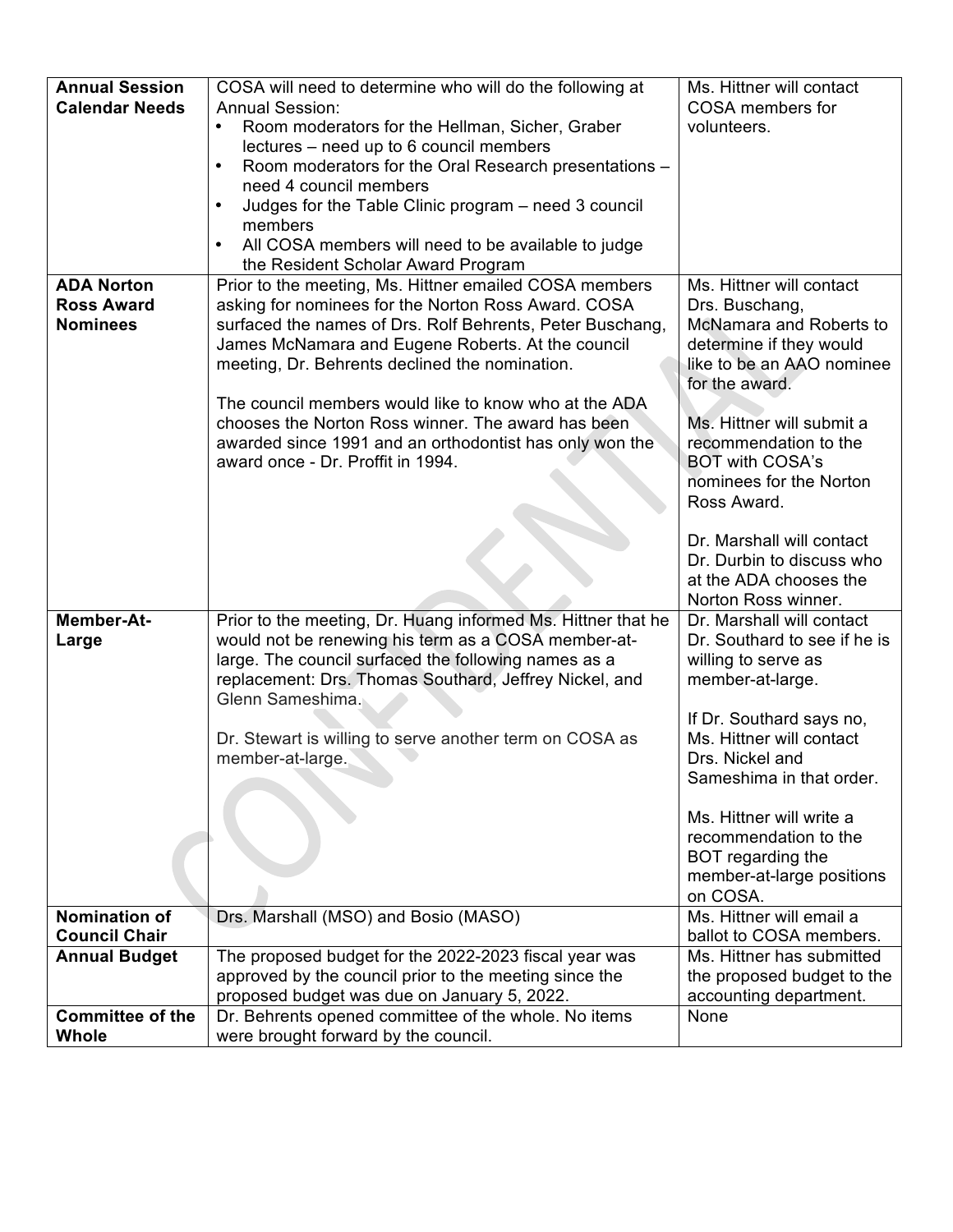| <b>World Sleep</b>      | Dr. Kadioglu gave an update on the task force. At the time     | None                         |
|-------------------------|----------------------------------------------------------------|------------------------------|
| <b>Society Task</b>     | of the COSA meeting, the task force had not met.               |                              |
| <b>Force</b>            |                                                                |                              |
|                         | Council members questioned what the AAO is doing/not           |                              |
|                         | doing regarding sleep apnea. It also seems that members        |                              |
|                         | are not paying attention to the sleep apnea white paper that   |                              |
|                         | was published in the July 2019 AJODO issue.                    |                              |
| <b>Future Meetings</b>  | The council's next meeting is Friday, May 20, 2022 from        | Ms. Hittner will post this   |
|                         | 5:30-7:00pm in Miami Beach.                                    | information on the AAO       |
|                         |                                                                | calendar.                    |
|                         | The council's next Zoom meeting is Friday January 6, 2023      |                              |
|                         | at Noon Central Time.                                          |                              |
| <b>Adjournment</b>      | Prior to adjourning the meeting Dr. Marshall thanked the       | None                         |
|                         | council members for their service to COSA and the AAO.         |                              |
|                         | <b>Consent Agenda Items</b>                                    |                              |
|                         |                                                                |                              |
|                         | The following items on the consent agenda were approved        |                              |
|                         | by COSA at the beginning of the meeting.                       |                              |
| Hellman, Sicher,        | The Hellman, Sicher, Graber Award lectures will be             | Ms. Hittner will send        |
| <b>Graber Lectures</b>  | presented on Saturday, May 21, 2022 from 1:00pm -              | information regarding the    |
| at Annual               | 3:00pm in Room 206-208 of the convention center.               | lectures to the AAO          |
| <b>Session</b>          |                                                                | Marketing Department for     |
|                         |                                                                | promotion.                   |
| <b>Marketing of</b>     | ADA and CDA orthodontic program chairs were emailed            | None                         |
| Hellman, Sicher,        | about the application deadline on March 15, August 3,          |                              |
| <b>Graber Award</b>     | September 15, 2021. Reminders of the application deadline      |                              |
| <b>Application</b>      | appeared in the AAO e-Bulletin August 12 and September         |                              |
|                         | 24, 2021.                                                      |                              |
| 2023 Hellman,           | The 2023 Hellman, Sicher, Graber application will be an        | Ms. Hittner will update and  |
| Sicher, Graber          | online application. The 2023 online application will be        | post the application online. |
| <b>Application</b>      | available on March 15, 2022. The deadline will be October      |                              |
|                         | 1, 2022.                                                       |                              |
| Oral Research,          | 366 applications were received: 67 Oral Research; 29           | Ms. Hittner will follow up   |
| <b>EPoster, Table</b>   | Table Clinics; 270 EPosters.                                   | with all accepted            |
| <b>Clinic</b>           |                                                                | applicants with information  |
| <b>Applications for</b> | Oral Research:                                                 | about their participation at |
| 2022 Annual             | 67 Oral Research applications received and judged              | the 2022 Annual Session.     |
| <b>Session</b>          | 28 accepted                                                    |                              |
|                         | 37 rejected Oral Research accepted for an EPoster              |                              |
|                         | 2 applicants not coming to Annual Session<br>٠                 |                              |
|                         |                                                                |                              |
|                         | EPoster:                                                       |                              |
|                         | 270 EPoster applications received and judged<br>$\bullet$      |                              |
|                         | 267 EPosters accepted<br>٠                                     |                              |
|                         | 3 EPosters rejected<br>٠                                       |                              |
|                         | Table Clinics:                                                 |                              |
|                         |                                                                |                              |
|                         | 29 Table Clinics applications received and judged<br>$\bullet$ |                              |
|                         | 29 Table Clinics accepted<br>$\bullet$                         |                              |
|                         | 0 rejected Table Clinic were accepted as an EPoster<br>٠       |                              |
|                         | 0 rejected Table Clinic were rejected for an EPoster           |                              |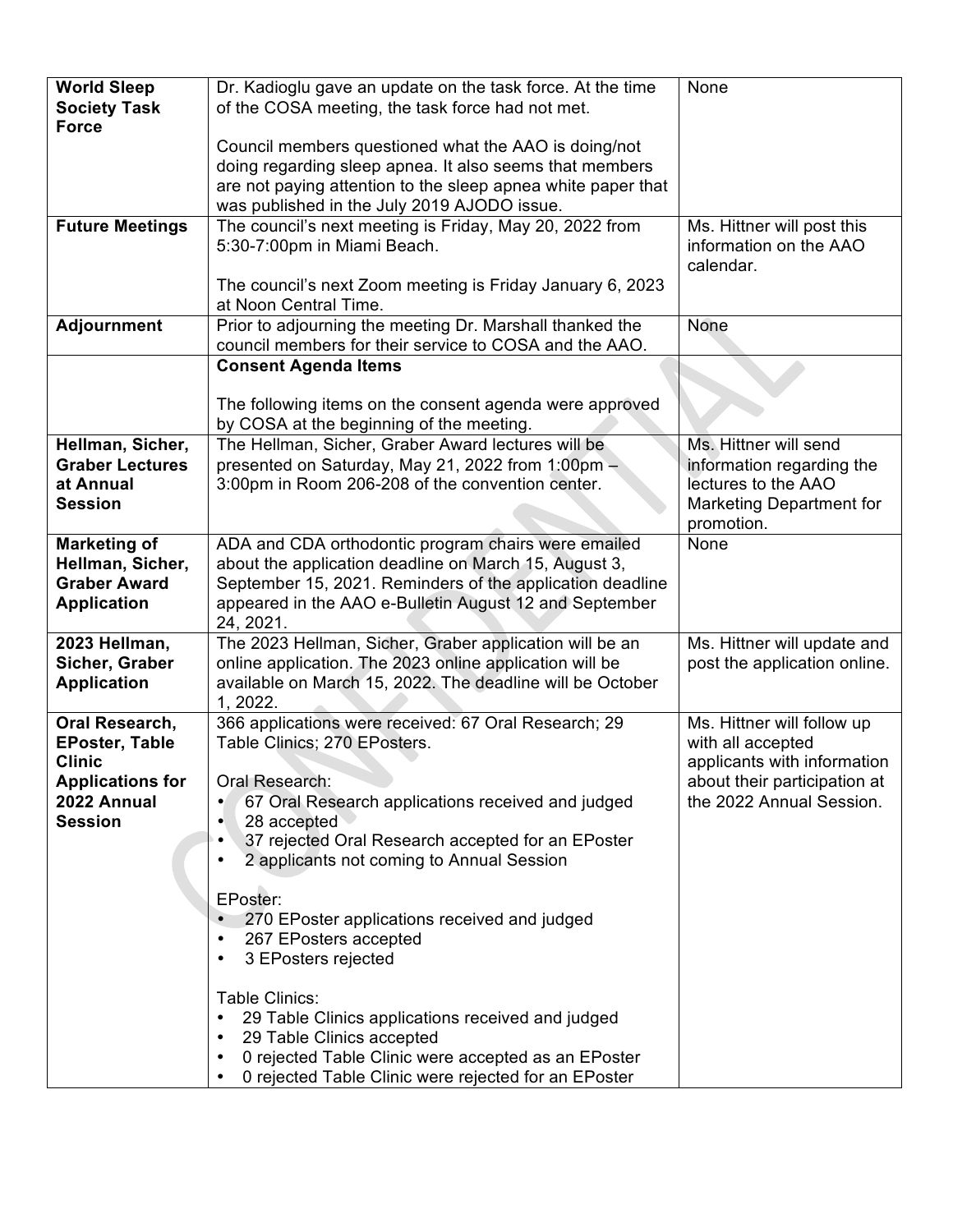| <b>Marketing of Oral</b>  | The online application went live on the AAO website August   |           |           |                       | None                    |                            |
|---------------------------|--------------------------------------------------------------|-----------|-----------|-----------------------|-------------------------|----------------------------|
| Research,                 | 2, 2021 and was made inactive October 15, 2021. ADA and      |           |           |                       |                         |                            |
| <b>EPoster and</b>        | CDA orthodontic program chairs were emailed about            |           |           |                       |                         |                            |
| <b>Table Clinic</b>       | application deadlines on August 23 and October 5, 2021.      |           |           |                       |                         |                            |
| <b>Applications</b>       | Reminders of the application deadline appeared in the AAO    |           |           |                       |                         |                            |
|                           | e-Bulletin August 27 and October 8, 2021.                    |           |           |                       |                         |                            |
| <b>EPoster Viewing</b>    | The 2021 EPoster viewing statistics along with past Annual   |           |           |                       |                         | None                       |
| <b>Statistics for</b>     | Session statistics:                                          |           |           |                       |                         |                            |
| 2021 EPosters             |                                                              | 2021      | 2020      | 2019                  |                         |                            |
|                           |                                                              |           |           |                       |                         |                            |
|                           | <b>EPoster Viewing</b>                                       |           |           |                       |                         |                            |
|                           | <b>Prior to Annual Session</b>                               | 1         | 43        | $\Omega$              |                         |                            |
|                           | <b>During Annual Session</b>                                 | <b>NA</b> | 7482      | 1248                  |                         |                            |
|                           | End of AS through April                                      |           |           |                       |                         |                            |
|                           | (enter information if AS is in                               | 260       | <b>NA</b> | <b>NA</b>             |                         |                            |
|                           | April)                                                       |           |           |                       |                         |                            |
|                           | End of AS through May                                        | 169       | 1388      | 767                   |                         |                            |
|                           | June                                                         | 1259      | 444       | 657                   |                         |                            |
|                           | July                                                         | 987       | 65        | 152                   |                         |                            |
|                           |                                                              |           |           |                       |                         |                            |
|                           | An announcement about the 2021 EPosters being available      |           |           |                       |                         |                            |
|                           | for viewing until July 31, 2021 was published in the AAO e-  |           |           |                       |                         |                            |
|                           | Bulletin: June 4, June 24, July 23, 2021.                    |           |           |                       |                         |                            |
| <b>Marketing of Dr.</b>   | The Dr. William R. Proffit Resident Scholar Award online     |           |           |                       |                         | Ms. Hittner will do the    |
| <b>William R. Proffit</b> | application and Invitation to Participate went live December |           |           |                       |                         | necessary follow-up with   |
| <b>Resident Scholar</b>   | 1, 2021 on the AAO website. An email was sent to all ADA     |           |           |                       | the applicants for this |                            |
| Award for the             | and CDA orthodontic program chairs informing them that       |           |           |                       | program.                |                            |
| 2022 Annual               | the application was available on December 6, 2021 and        |           |           |                       |                         |                            |
| <b>Session</b>            | January 4, 2022. Application deadline is February 1, 2022.   |           |           |                       |                         |                            |
| Dr. William R.            | Contact Person for the 2022 Dr. William R. Proffit Resident  |           |           |                       |                         | Ms. Hittner will work with |
| <b>Proffit Resident</b>   | Scholar Award: Dr. Marshall.                                 |           |           |                       |                         | Dr. Marshall regarding the |
| <b>Scholar Award</b>      |                                                              |           |           | 2022 Resident Scholar |                         |                            |
| <b>Program Contact</b>    |                                                              |           |           | Award program.        |                         |                            |
| <b>Person</b>             |                                                              |           |           |                       |                         |                            |
| <b>COSA Members</b>       | Dr. Kadioglu, chair                                          |           |           |                       |                         | None                       |
| Serving on the            | Dr. Palomo                                                   |           |           |                       |                         |                            |
| <b>World Sleep</b>        |                                                              |           |           |                       |                         |                            |
| <b>Society Task</b>       |                                                              |           |           |                       |                         |                            |
| <b>Force</b>              |                                                              |           |           |                       |                         |                            |
| <b>COSA Members</b>       | Dr. Kadioglu<br>$\bullet$                                    |           |           |                       |                         | None                       |
| Serving on the            | Dr. Huang<br>$\bullet$                                       |           |           |                       |                         |                            |
| <b>COVID-19 Task</b>      | Dr. Stewart<br>$\bullet$                                     |           |           |                       |                         |                            |
| <b>Force</b>              |                                                              |           |           |                       |                         |                            |
| <b>Evidence Based</b>     | 200 articles were requested from the EBOR Resource           |           |           |                       |                         | None                       |
| <b>Orthodontic</b>        | Center in 2021.                                              |           |           |                       |                         |                            |
| <b>Research (EBOR)</b>    |                                                              |           |           |                       |                         |                            |
| <b>Resource Center</b>    |                                                              |           |           |                       |                         |                            |
| <b>Bisphosphonate</b>     | 68 articles were requested from the Bisphosphonate           |           |           | None                  |                         |                            |
| <b>Resource Center</b>    | Resource Center in 2021.                                     |           |           |                       |                         |                            |
| <b>CBCT Resource</b>      | 37 articles were requested from the CBCT Resource Center     |           |           |                       |                         | None                       |
| <b>Center</b>             | in 2021.                                                     |           |           |                       |                         |                            |

## **Future Reference or Archive**

The council would like to retain these items for future reference or for archive: None